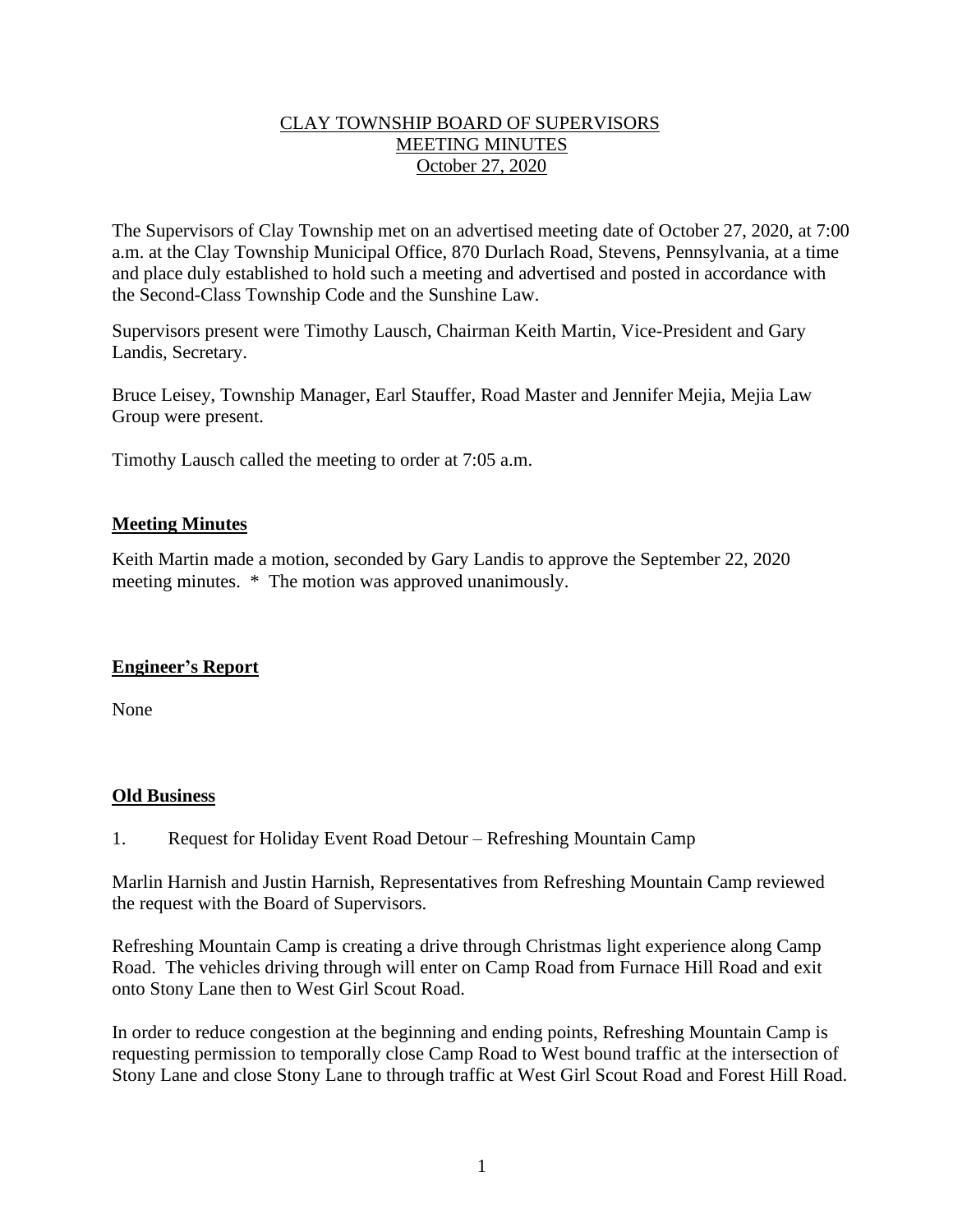The event will be held evenings from 5:00 – 9:00 PM generally weekends (Friday, Saturday and Sunday) from November 27, 2020 till January 9, 2021.

After discussion, Keith Martin made a motion seconded by Gary Landis to approve temporary closure of Camp Road westbound to the intersection of Stony Lane and Stony Lane will be closed from outside traffic from West Girl Scout Road intersection and Forest Hill Road intersection.

2. Annex Building Project Update

Bruce Leisey updated the Board of Supervisors that Township Staff and NLCRPD Staff will be meeting with the Architect on 10/30/20 at 7:30 AM to finalize drawings.

3. Election Protocol

Chief Steffen reviewed the NLCRPD's election protocol with the Board of Supervisors.

## **New Business**

1. Road Master Update

Earl Stauffer and Bruce Leisey reviewed with the Board of Supervisors the Road and Equipment 5 Year Capital Projects budget.

There was discussion on equipment purchases.

2. Manager Update

Tabled

3. 2021 Budget Discussion

Tabled till the 11/9/20 Board of Supervisors meeting.

4. Election of 2021 LCATS Officers and Dues

Tabled till the 11/9/20 Board of Supervisors meeting.